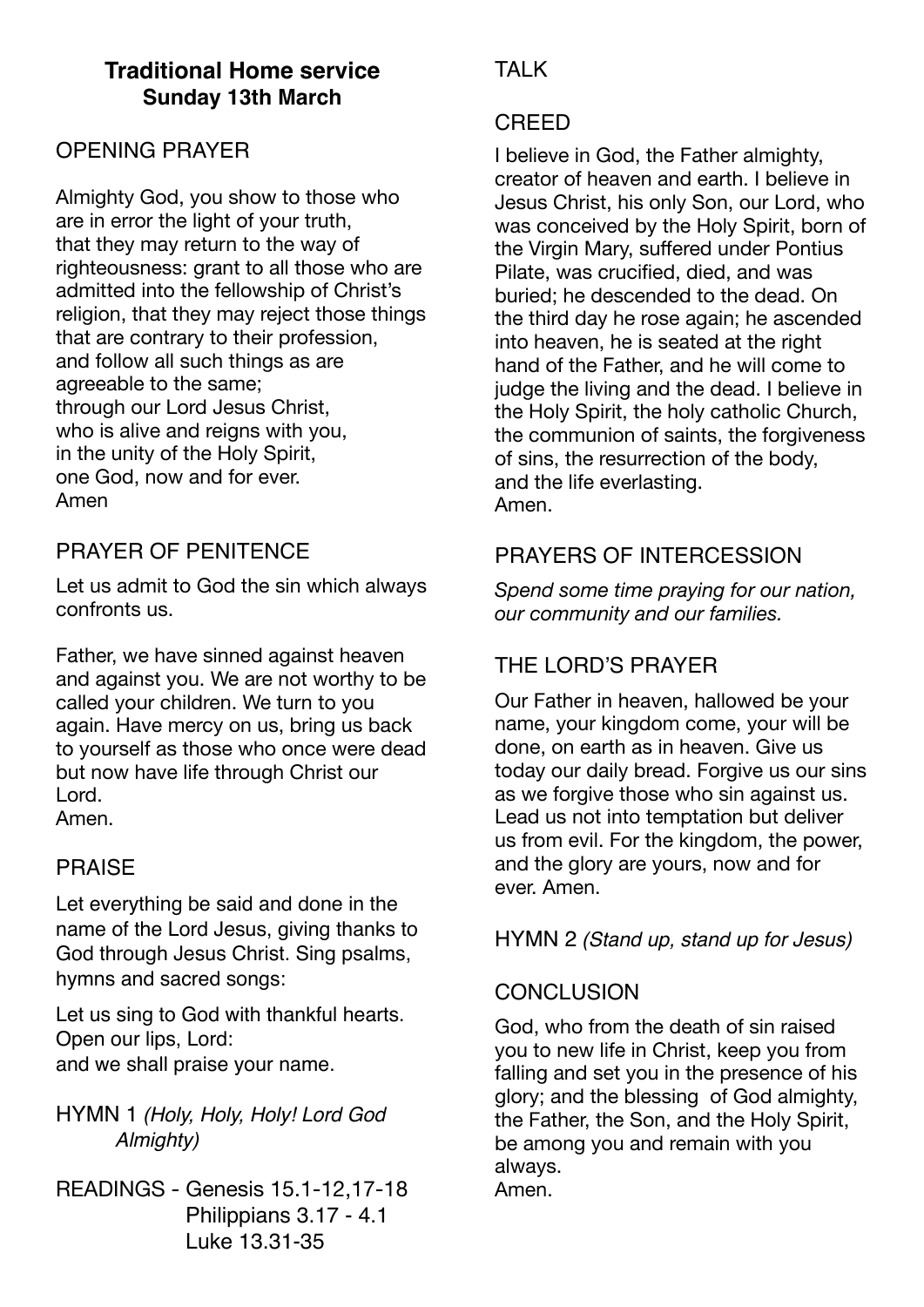## HYMNS TO USE

1 Holy, holy, holy! Lord God Almighty! Early in the morning our song shall rise to thee.

Holy, holy, holy, merciful and mighty! God in three persons, blessed Trinity!

2 Holy, holy, holy! All the saints adore thee,

casting down their golden crowns around the glassy sea;

cherubim and seraphim falling down before thee,

which wert and art and evermore shalt be.

3 Holy, holy, holy! Though the darkness hide thee,

though the eye of sinful man thy glory may not see,

only thou art holy; there is none beside thee,

perfect in pow'r, in love, and purity.

4 Holy, holy, holy! Lord God Almighty! All thy works shall praise thy name in earth, and sky and sea.

Holy, holy, holy! merciful and mighty! God in three persons, blessed Trinity!

1 Stand up, stand up for Jesus, Ye soldiers of the cross; Lift high his royal banner, It must not suffer loss. From victory unto victory His army shall he lead, Till every foe is vanquished, And Christ is Lord indeed.

2 Stand up, stand up for Jesus, Stand in his strength alone; The arm of flesh will fail you, Ye dare not trust your own. Put on the gospel armor, Each piece put on with prayer; Where duty calls or danger, Be never wanting there.

3 Stand up, stand up for Jesus, The strife will not be long; This day the noise of battle, The next the victor's song. To those who vanquish evil A crown of life shall be; They with the King of Glory Shall reign eternally.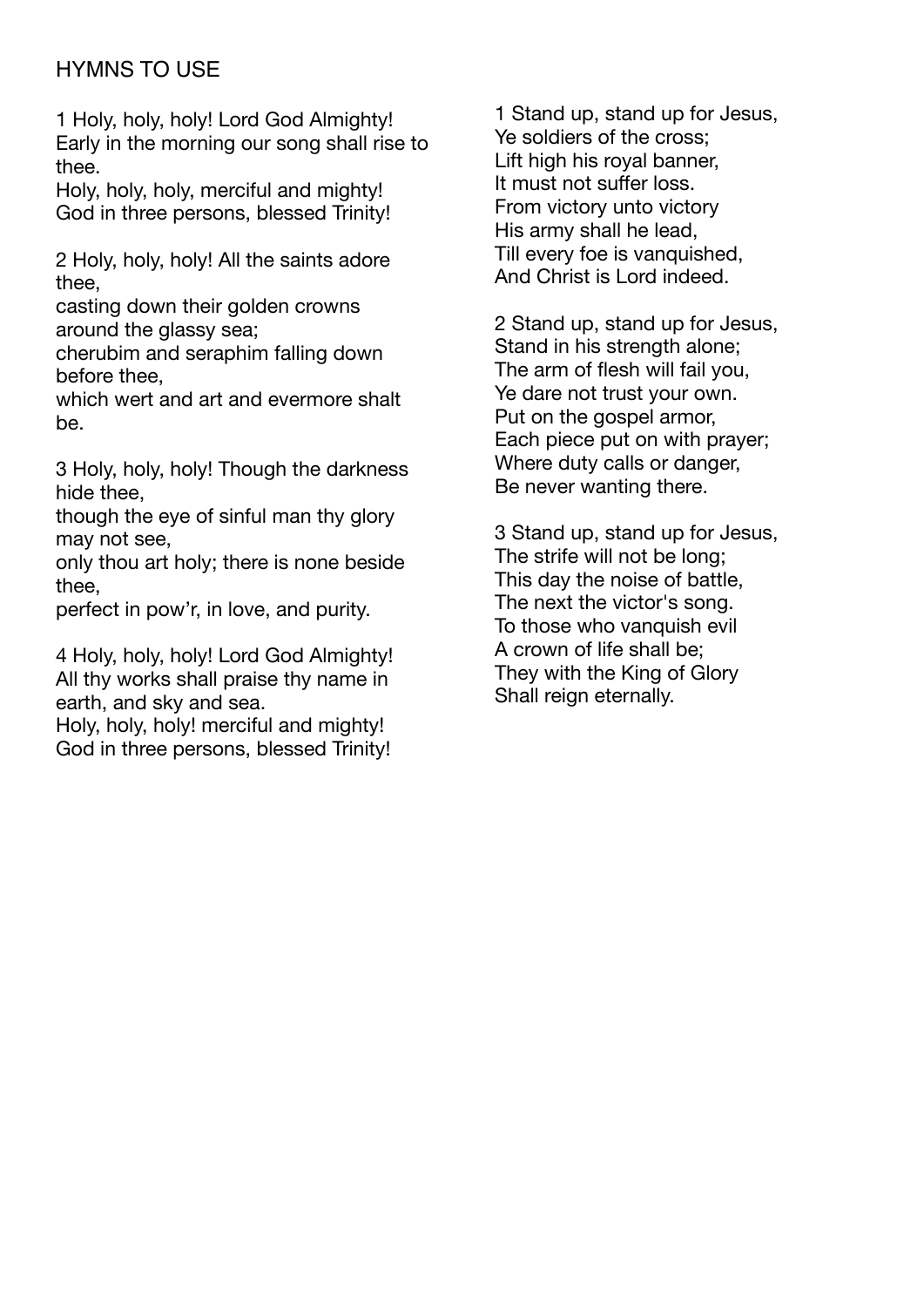Sermon - Barbara MacMillan Jesus: The Tree of Life Philippians 3:17-4:1 7 Luke 13:31-35

Many of you know that I am an EFL teacher; I teach English to international students, usually young adults who want to go to university in English-speaking countries. This was my first job, my most recent job, and I would love to return to it someday. I absolutely love it. I think what I love so much about it is that I get to meet people from all over the world and learn about their cultures —their unique way of perceiving and understanding the world around them—and I grow personally in the process. I find it incredibly refreshing to realize that my point of view is not universal; that other people can look at the same information I see yet reach a very different conclusion.

Not too long ago, I had a funny experience during a lesson. A student from China suddenly went rigid with fear and let out a little gasp. When I looked to see what had happened, I saw that a ladybird had landed on her desk. Something innocent enough. Yet for her, this cute little insect that children in this country try to catch so they can allow them to climb on their fingers, was totally repulsive. Another student had to come and remove it so that the lesson could carry on. It was such a disruption that I decided to check that my students were aware that in the UK it was called a "ladybird" rather than a "ladybug" because a lot of students overseas use American English textbooks, and then, just out of curiosity, I asked my students what a ladybird was called in their native languages. And do you know? In Russian, a ladybird is called "God's little cow". I think that conjures us such a sweet image, that high up in heaven, from God's point of view a cow would appear as tiny as a little bug.

A sweet little ladybird can be called something very different in another language. A sweet little ladybird can be considered repulsive in another country. How we understand a small, spotted insect isn't right or wrong, good or bad—because, really, how is a ladybird in any way like a lady or a bird—but it is different from how other people view it.

And as I dwelled on these two passages that were read to us this morning, I got the sense

that Paul and Jesus were touching on a similar idea—addressing a difference of cultures—and that they were inviting us to examine, to question, to re-consider the constructs or belief systems that we have allowed to define our faith. Moreover, they are warning us to make sure that we have not grown comfortable with traditions and habits, things that seem harmless to us in our earthly minds, but are, in fact, offensive to heaven.

Although these two passages address a problem, we see the solution: the gospel is always good news!

First, let's look at the passage in Philippians. It may not seem obvious from these few verses, but Philippians is called the "Joyous Gospel of Christ" by some scholars. Paul's main theme in this letter is the gospel, and the word gospel appears more in this letter than in any of his others. It also contains the words "joy" and "rejoicing" eighteen times, which is striking because we learn in Chapter 1, that Paul is writing from prison. From verse 17, Paul shifts his focus away from joy, momentarily, and he begins to warn the church in Philippi to take note of who they are following. Are they following leaders who are guiding them to live out the true gospel of Christ, the gospel they received? Or are they being led astray by people (religious hypocrites, 3:1) who have compromised the gospel by telling believers that they also need to observe aspects of the Jewish law, specifically being circumcised. Paul writes:

**<sup>18</sup>** For, as I have often told you before and now tell you again even with tears, many live as enemies of the cross of Christ. **<sup>19</sup>** Their destiny is destruction, their god is their stomach, and their glory is in their shame. Their mind is set on earthly things.

These are very strong words. This word "enemy" is echthrous in Greek, and it's the same word Paul uses in Romans 5:10,

**<sup>10</sup>** For if, while we were God's **enemies**, we were reconciled to him through the death of his Son, how much more, having been reconciled, shall we be saved through his life!

…and it's the same word Jesus uses in Matthew 5:43-44,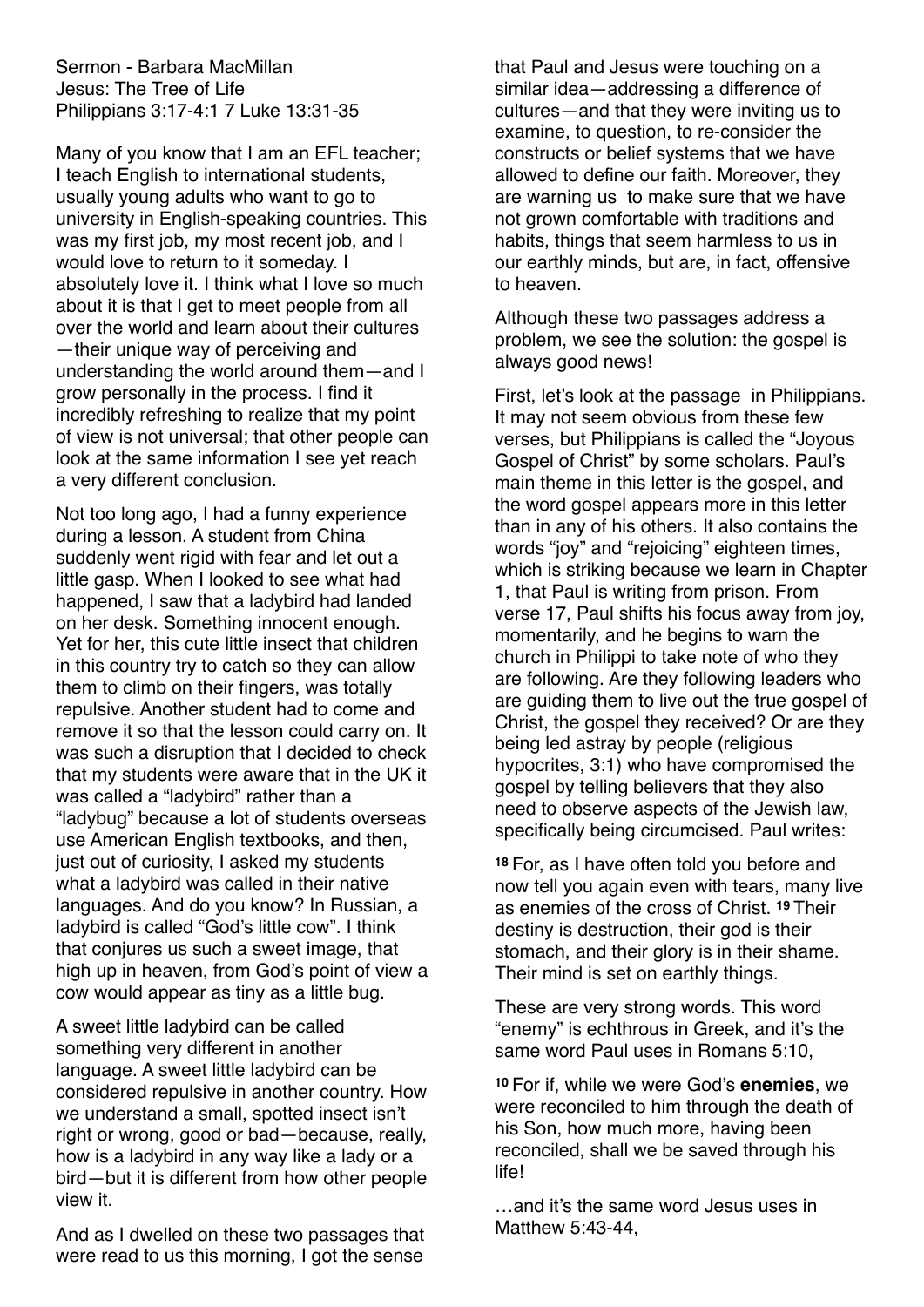**<sup>43</sup>** 'You have heard that it was said, "Love your neighbour<sup>[\[a\]](https://www.biblegateway.com/passage/?search=Matthew%25205%253A42%252D44&version=NIVUK#fen-NIVUK-23278a)</sup> and hate your **enemy**." **<sup>44</sup>** But I tell you, love your enemies and pray for those who persecute you,

… and it's the same word the writer of Hebrews uses in 1:13, quoting Psalm 110:1.

The Lord says to my Lord

'Sit at my right hand until I make your **enemies** [a](https://www.biblegateway.com/passage/?search=Hebrews+1%253A13&version=NIVUK#fen-NIVUK-29977a) footstool for your feet'[a]?

This word "enemy" clearly refers to someone who is hostile to God and His people; however, Paul is using it to describe a group within the "religious" community in Philippi. And it makes me wonder, can people who think they are following God actually be His enemies?

I'll return to that question later.

Moving on to verse 19, Paul writes—"Their destiny is destruction, their god is their stomach, and their glory is in their shame. Their mind is set on earthly things." First, we need to be aware that the phrase "their god is their stomach" is an idiom that doesn't make much sense to modern English readers. If we look at it more closely, we can get a sense of what he's saying. The word "stomach" in this verse is koilia in Greek. It is translated as stomach or belly most often. For example,

Matthew 12:40

**<sup>40</sup>** For as Jonah was three days and three nights in the **belly** of a huge fish, so the Son of Man will be three days and three nights in the heart of the earth.

However, it can also translated as "womb" (Luke 1:44)

**<sup>44</sup>** As soon as the sound of your greeting reached my ears, the baby in my **womb**  leaped for joy.

It can even refer to our "innermost being" (John 7:38).

**<sup>38</sup>** Whoever believes in me, as Scripture has said, rivers of living water will flow **from within them**."[\[a\]](https://www.biblegateway.com/passage/?search=John+7%253A38&version=NIV#fen-NIV-26367a)

Clearly, when Paul mentions the word stomach, he isn't talking about food or

appetites (which is something that our western minds can easily relate to), but rather a concept that we might translate as "the gut", like in the expressions, "go with [your gut" or "trust your gut". Their God is the](https://milewis.wordpress.com/2013/03/14/their-god-is-the-belly/)  [Belly | Mitchell Lewis \(wordpress.com\)](https://milewis.wordpress.com/2013/03/14/their-god-is-the-belly/) And these phrases, we know, refer to something deep within us, not our digestive system, something we could describe as our intuition or instinct.

If we come to verse 19 from that angle, we see that Paul is criticising people whose God is their own instinct. He is criticising people are worshipping their own intuition, people who are trusting their gut, and allowing their own understanding to guide not their day-today life, but rather their relationship with God. And from their "gut" they are persuading others relate to God incorrectly as well. They are interpreting heavenly things from an earthly mindset, and in the process, they are leading other people astray. In the Passion Translation, it says their minds are in the dirt, which seems to capture just how far from heaven their thinking is! Paul warns the Philippian church to get out of the dirt, to have the courage not to be like these leaders. Instead, he reminds them

**<sup>20</sup>** But our citizenship is in heaven.

I think Paul is highlighting a culture clash that still affects us today: even within church or religious communities, there is a battle between conflicting mindsets and differing ways of interpreting things. In the years that I've been a Christian, I've attended churches where I've been told that people who can't speak in tongues don't have full access to the power of the Holy Spirit, I've been told that people who do speak in tongues are most likely under the influence of a demon because the spiritual gifts died out in the early church, and I've also attended churches where women who wear trousers and don't wear hats in corporate worship are perceived as living in rebellion to God's word. And within all of these churches, women weren't allow to preach (but let's not go there!). These are minor issues, in my opinion, much like saying ladybird as opposed to ladybug. What Paul is talking about is something far weightier. He's addressing the moral compass from which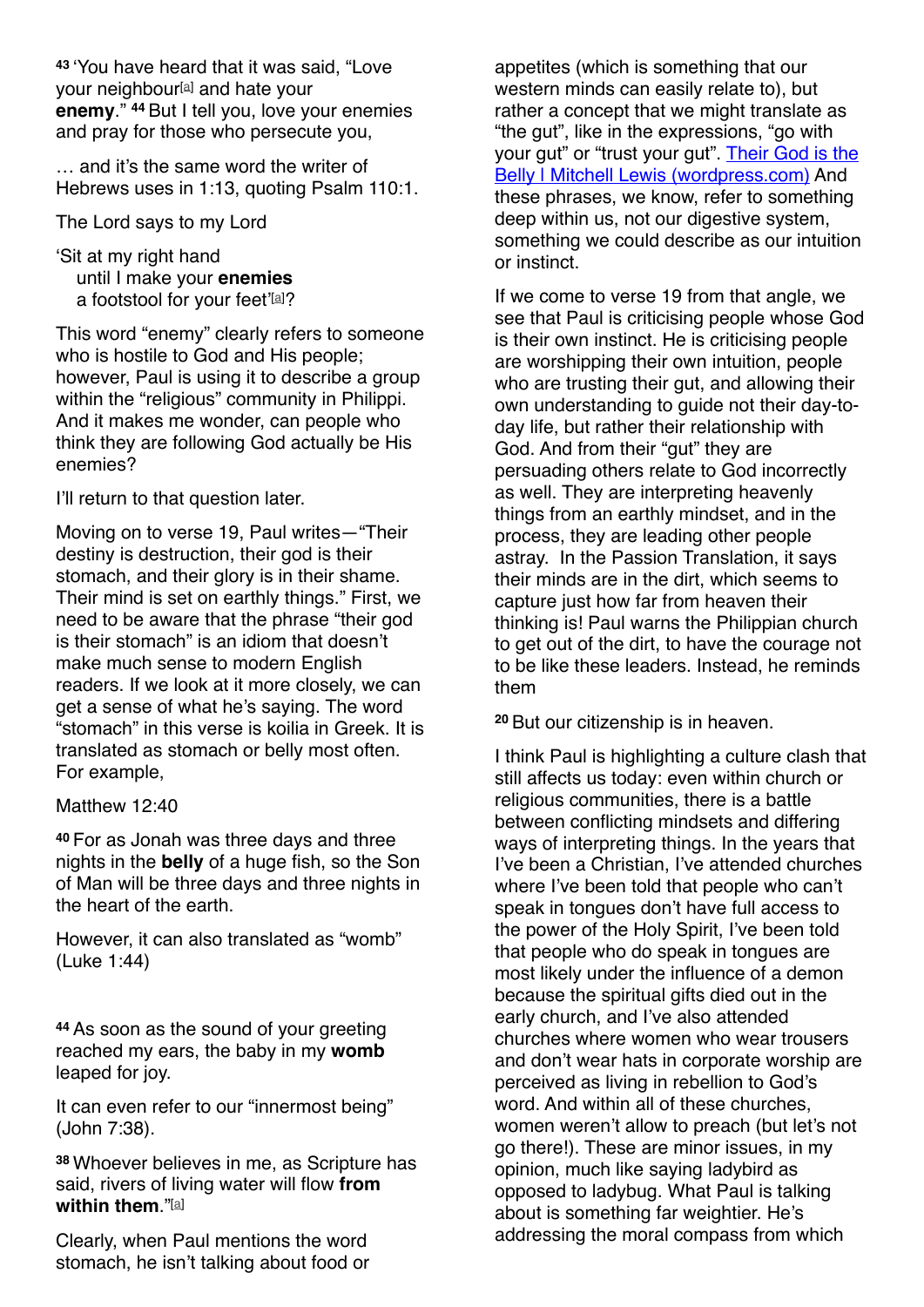we navigate our spiritual life. Is it aligned with heaven? Or is it aligned with earth?

A few speakers that I like to listen to describe this tension using a different picture: they go back to the very beginning and describe it in terms of the two trees in the garden of Eden. The question we are to ask ourselves is this: Are we eating fruit from of the Tree of Life, or are we eating fruit the Tree of the Knowledge of Good and Evil?

We know from reading Genesis 2 and 3 that God created a beautiful garden, called Eden, for humanity to enjoy, and from Eden, humanity was to fill the whole Earth with God's goodness. He planted beautiful trees throughout the garden, trees that were both "pleasing to the eye and good for food". In the centre were two special trees: the tree of life and the tree of the knowledge of good and evil. God commanded man to eat from any tree in the garden—any tree, so that included the tree of life; God commanded him to eat from the tree of life—and warned him not to eat from the tree of the knowledge of good and evil because it would lead to death—the opposite of God's creative nature. Unfortunately, we know that God's adversary came to deceive Adam and Eve he invited them to doubt the goodness of God, he invited them to trust their own understanding, to follow their intuition, to trust their gut…

#### **Genesis 3:16**

**<sup>6</sup>** When the woman saw that the fruit of the tree was good for food and pleasing to the eye, and also desirable for gaining wisdom, she took some and ate it. She also gave some to her husband, who was with her, and he ate it.

It seemed like an okay thing to do. What harm would come of it?

And we all know the answer. Death. Death came of it. Not only death to our bodies and death to creation, but death to our relationship with God and with one another. Eating from the tree of good and evil represents taking the authority to define good and evil on our terms, to follow the God of our stomachs—to put our trust in our own understanding—rather than trusting the one true God.

Ultimately, when our minds are on the earth, when we eat from the tree of good and evil, we are taking power and control for ourselves. We're deciding what's right and wrong on our own terms—we're attempting to be God.

But that's the tragedy. Becoming like God was always God's intention. His desire has always been to make us like Him. We are made in his image; we are icons of God. Eating the fruit of the tree of life was meant to fill us with His creative power; he wanted us to eat of that fruit then, and he wants us to eat of it now.

That's why Paul is writing to the Philippians through tears. They've been led so far astray that they're eating from the wrong tree—a false tree of life.

And that's why Jesus sounds like his heart is breaking when He says:

**<sup>34</sup>** 'Jerusalem, Jerusalem, you who kill the prophets and stone those sent to you, how often I have longed to gather your children together, as a hen gathers her chicks under her wings, and you were not willing. **<sup>35</sup>** Look, your house is left to you desolate. I tell you, you will not see me again until you say, "Blessed is he who comes in the name of the Lord."[\[a\]](https://www.biblegateway.com/passage/?search=Luke%252013&version=NIVUK#fen-NIVUK-25554a)'

Jesus is responding to the Pharisees in this passage. And much like the "religious hypocrites" in Philippi that Paul writes about through tears, Jesus speaks in anguish about the hypocrisy of the religious elite who were preventing the Jews from receiving the promise of Abraham. The seed talked about back in Genesis—Jesus—had come! He had come to fulfil the law and bring a new covenant of grace, ushering in a new spiritual kingdom, so that humanity could get back to doing what they were created to do in the garden of Eden: to partner with God and transform the Earth with his goodness. But certain leaders had interpreted God's law from an earthly mindset. They added to it and distorted it; and as a result they couldn't perceive or receive God's word anymore. When the prophets came, they murdered them. When Jesus came, they killed him.

And Jesus cries out, "Oh, if I could just embrace you, cover you with my presence, hold you so close that all you see, breathe, smell, touch, taste is me, you would know